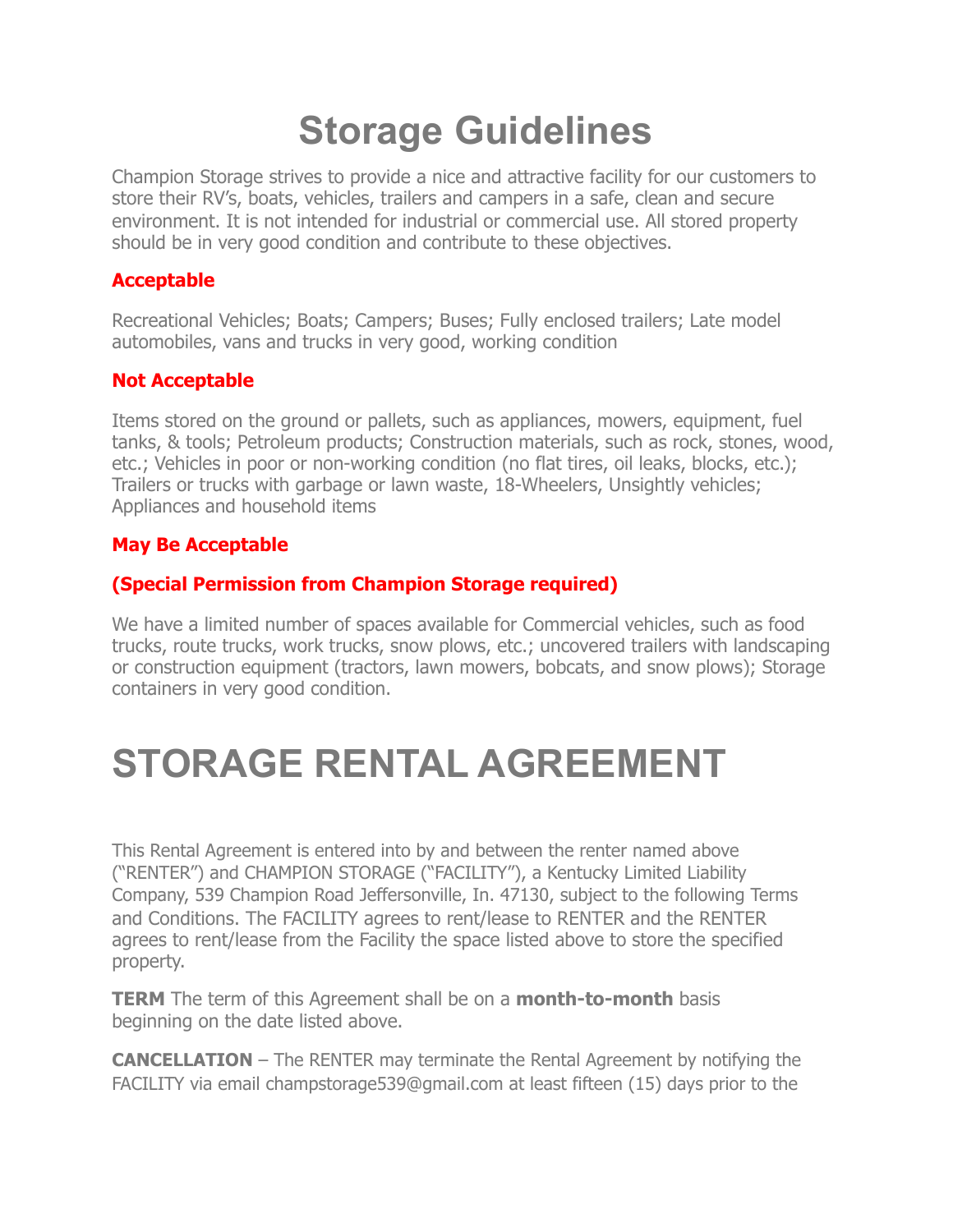next billing date on the first day of the month. If the RENTER fails to give at least 15 day notice, the FACILITY is entitled to charge the RENTER for the next month's rent to the credit or debit card specified above. Prepaid rent shall not be pro-rated. The FACILITY may terminate the Rental Agreement by notifying the RENTER via email at least fifteen (15) days in advance.

**RENT & PAYMENT** The RENTER agrees to pay FACILITY the monthly rent listed above in advance on or before the first day of each month. The facility, at its discretion, has the right to increase the monthly rent by giving thirty (30) days advance notice via email to the RENTER.

**PREPAYMENT DISCOUNT** If the RENTER pays the entire rent 12 months in advance, the RENTER shall be entitled to a 5% discount, as specified above. If the RENTER chooses to take advantage of the prepayment discount, there will be no refunds issued should the RENTER terminate this Agreement prior to the dates for which they have prepaid.

**RISK & INSURANCE** The risk of loss of property stored in the FACILITY is entirely on the RENTER. The RENTER is solely responsible for carrying whatever insurance coverage the RENTER deems necessary to cover any damage or theft of RENTER's property. The FACILITY does not carry insurance on the RENTER's property.

**USE OF PREMISES** The RENTER shall not conduct any business at the FACILITY and shall not use the FACILITY for any unlawful purpose. The RENTER shall not store any dangerous, noxious, filthy, offensive, explosive or highly flammable materials at the FACILITY and shall be responsible for any environmental damage caused by the RENTER's property, contents or towing vehicle. The RENTER shall not cause damage to or disturb, interfere with or do anything which is liable to cause injury or loss to other persons or property at the FACILITY. RENTER shall not cause excessive noise at the FACILITY or travel at a speed in excess of 10 mph or in a reckless manner.

**STORAGE GUIDELINES** If requested, the RENTER shall provide a copy of valid title for the stored property. All stored property should be in good condition and contribute to a safe and clean neighborhood. **Acceptable Property**: Recreational Vehicles, Boats, Campers, Buses, Fully enclosed trailers, and late model automobiles, vans and trucks in very good, working condition **Not Acceptable:** Items stored on the ground or pallets, such as appliances, mowers, equipment, fuel tanks, tools; Petroleum products; **Written Permission from Champion Storage Required** : Commercial vehicles, such as food trucks, route trucks, work trucks, snow plows, etc.; Uncovered trailers with landscaping or construction equipment (tractors, lawn mowers, bobcats, and snow plows); and Storage containers in very good condition

**MAINTENANCE & CARE** The RENTER shall keep the space clean and free of refuse and debris. Upon termination of this Agreement, the space is to left in a clean condition and clear of all trash and other materials. Renter shall be responsible for all expenses the Facility may incur to clean the space or remove rubbish and abandoned property.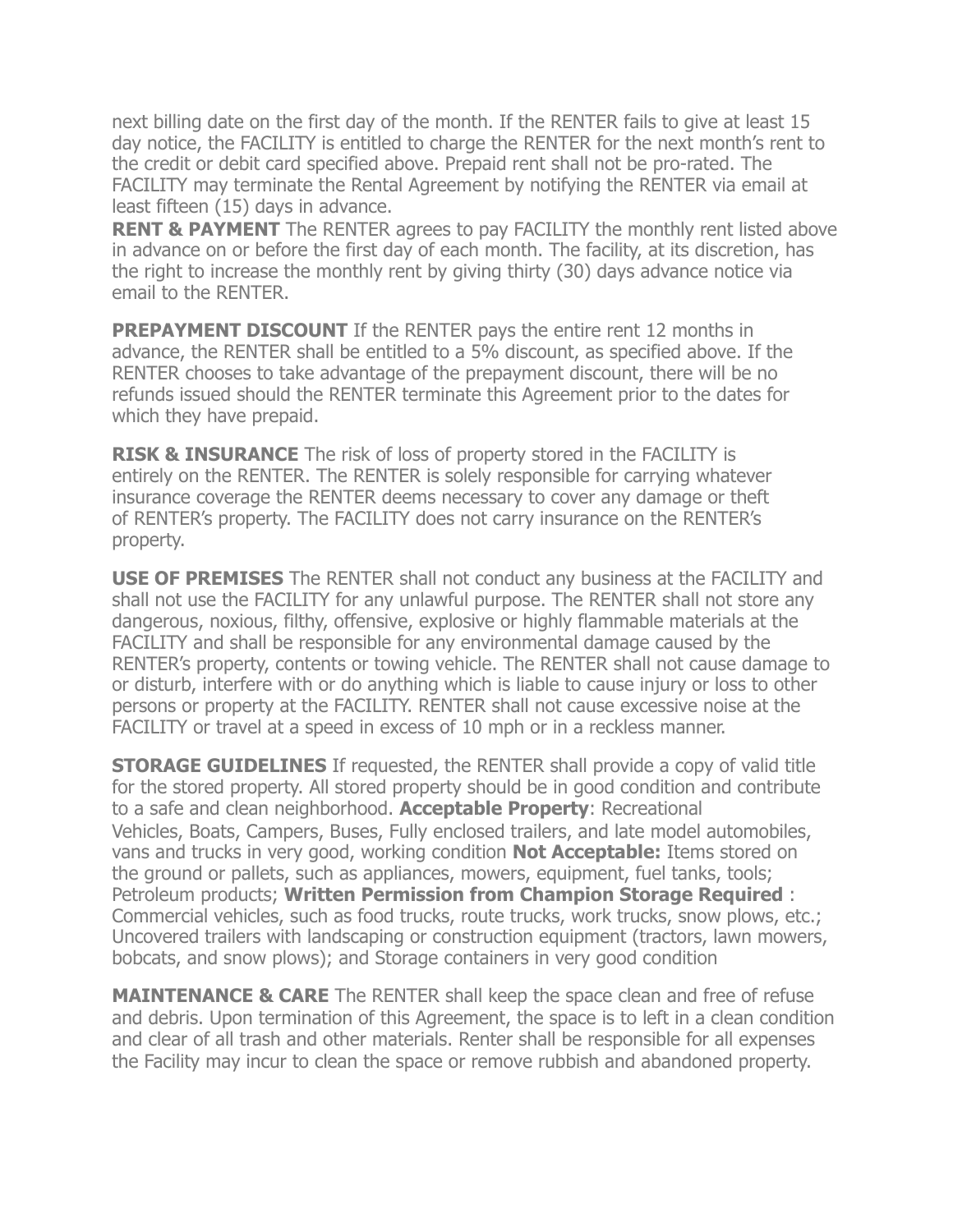**Water SERVICE** We offer the ability to wash and or fill up potable water for your RV at no additional charge. The RENTER shall be responsible for additional utility charges for excessive use.

**AVAILABILITY** The FACILITY will make every effort to provide the space to RENTER but accepts no liability in the event the space is unavailable due to circumstances beyond their control. The Facility will not refund any unused portion of rental fees in the event their property is unavailable due to circumstances beyond their control.

**LATE PAYMENT** In the event any monthly payment of Rent and/or other amount due and owed by RENTER to FACILITY is more than ten (10) days after such payment is due, RENTER shall pay in addition thereto a late charge in the amount of Twenty Dollars (\$20.00). In the event RENTER tenders a check to FACILITY which is returned for "non-sufficient funds" Renter shall pay an additional fee to FACILITY in the amount of Twenty Five Dollars (\$25) for each occurrence.

**INDEMNFICATION** RENTER agrees to protect, indemnify and hold harmless Champion Storage, or its members, managers, employees and agents against and from any and all loss, cost, damage or expense, including attorney fees, arising out of any accident or other occurrence causing personal injury to any person or property damage for any reason due to the use of the FACILITY by the RENTER or RENTER'S guests.

**DEFAULT** The Renter understands that any payments that fail upon the due date are subject to a \$10 penalty (regardless of the reason). The Renter understands and agrees that in the event any rent owed to the FACILITY under this Agreement which is over thirty (30) days past due, the Facility shall have the right to take immediate possession of the RENTER'S property stored at the FACILITY and prohibit the RENTER from entering the Facility. RENTER further understands, acknowledges and agrees that in the event any rent remains past due for a period in excess of sixty (60) days after the FACILITY takes possession of the Property and provides written notice to the RENTER, the FACILITY may, at its sole discretion, sell the Property and recover the amount owed to FACILITY. In addition thereto, the FACILITY shall have a lien upon the RENTER's property and may recover the expenses involved in the execution upon and the sale of property, including reasonable attorney fees and costs. The rights of the parties hereto shall be governed by applicable laws and commercial codes.

**ABANDONED PROPERTY** Upon termination of this Agreement, the RENTER agrees to remove all of his property and trash from the space immediately and leave it in in a clean condition. Any property left in the space shall be deemed abandoned by the RENTER and may be immediately disposed of by the FACILITY, at its sole discretion.

**GOVERNING LAW** This Agreement shall be governed by, construed and enforced, in accordance with the laws and courts of the State of Kentucky without regard to conflict of law principles and constitutes the entire agreement of the parties, incorporating and replacing all prior agreements.